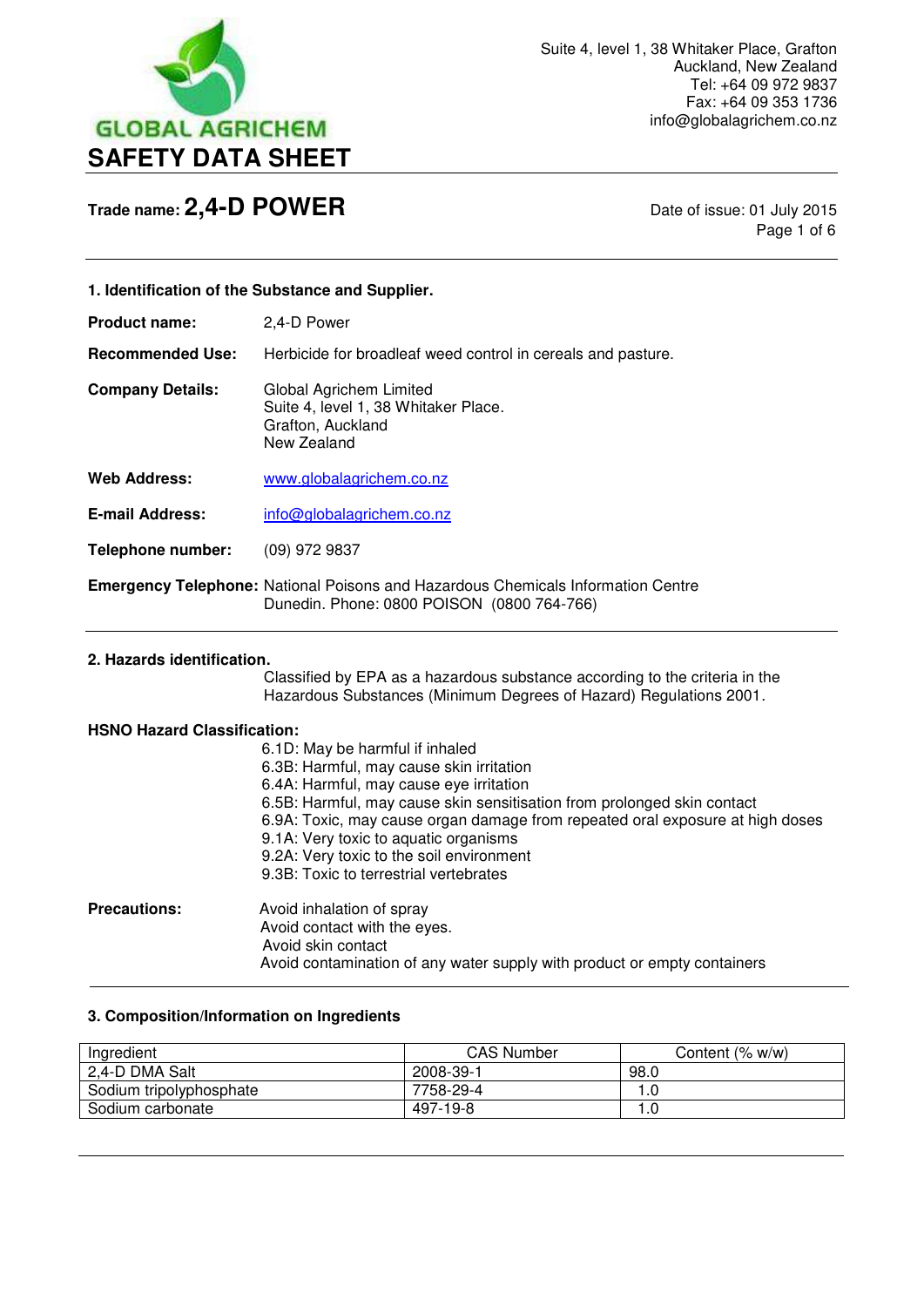

Page 2 of 6

| <b>First Aid:</b>            | For advice contact the National Poisons Centre 0800 POISON (0800 764 766) or a<br>doctor immediately. Begin artificial respiration if the victim is not breathing. Use<br>mouth to nose rather than mouth to mouth. Obtain medical attention. |
|------------------------------|-----------------------------------------------------------------------------------------------------------------------------------------------------------------------------------------------------------------------------------------------|
| Inhalation:                  | Remove patient to fresh air. Lie down and keep warm and rested. If breathing is<br>shallow or has stopped ensure airway is clear and apply resuscitation. Seek medical<br>assistance immediately.                                             |
| Ingestion:                   | Never give anything by mouth to an unconscious person. If swallowed do NOT<br>induce vomiting. For advice, contact the National Poisons Centre (0800 764 766).<br>Seek medical assistance immediately.                                        |
| <b>Skin Contact:</b>         | Immediately flush body and clothes with large amounts of water. Remove<br>contaminated clothing and footwear. Wash affected areas with soap and water. If a<br>large area is affected seek medical assistance.                                |
| <b>Eye Contact:</b>          | Flush eyes with plenty of water for 15 minutes holding eyelids open if necessary.<br>Seek medical assistance.                                                                                                                                 |
| <b>First Aid Facilities:</b> | Facilities storing or utilizing this material should be equipped with an eyewash facility<br>and safety shower.                                                                                                                               |
| <b>Advice to Doctor:</b>     | Treat symptomatically.                                                                                                                                                                                                                        |

## **5. Fire-fighting measures**

**Suitable extinguishing media:** Water fog, foam, carbon dioxide or dry chemical.

**Hazards from combustion:** During a fire, may emit toxic fumes of hydrogen chloride, phosgene or amines if involved in fires or exposed to extreme heat.

**Special protective equipment for fire fighters:** Wear full protective clothing and self-contained breathing apparatus.

**Special fire-fighting methods:** Keep upwind. Do not allow run-off from firefighting to enter sewage, effluent systems, drains or water courses.

**Hazchem Code:** 2X

| Location Certificate: Not applicable         |
|----------------------------------------------|
| Hazardous Atmosphere Zone: Not applicable    |
| Number of Fire extinguishers: Not applicable |
|                                              |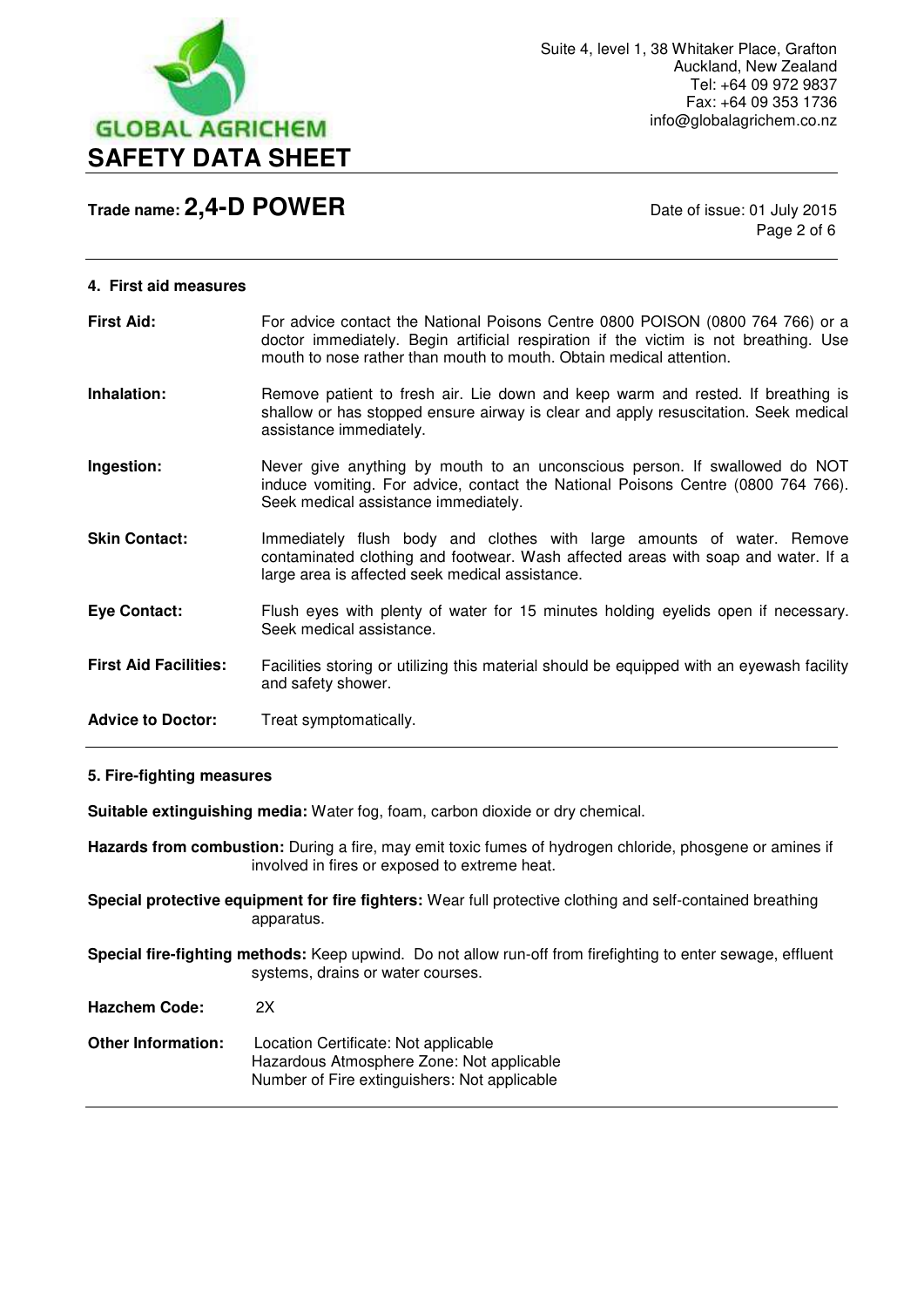

Page 3 of 6

### **6. Accidental release measures**

| <b>Spills and Disposal:</b> | Exclude non-essential people from the area<br>Wear protective clothing.<br>Contain the spill and sweep up solids without generating dust. Contain and absorb<br>liquid spills with absorbent material (e.g. sand, soil or absorbent granules).<br>If spill does enter waterways, contact the local authority.<br>Collect the absorbed spill in an appropriate sealable container for disposal in an<br>approved landfill.<br>Decontaminate the spill area with detergent and water. Absorb with inert material<br>and dispose of waste safely in an approved landfill. |
|-----------------------------|------------------------------------------------------------------------------------------------------------------------------------------------------------------------------------------------------------------------------------------------------------------------------------------------------------------------------------------------------------------------------------------------------------------------------------------------------------------------------------------------------------------------------------------------------------------------|
| <b>Personal Protection:</b> | Ensure suitable personal protection (PPE). Wear eye protection, chemically<br>resistant gloves boots and overalls. If product has spilt from water soluble bags and<br>the possibility of dust generation exists, wear a suitable respirator.                                                                                                                                                                                                                                                                                                                          |
|                             | <b>Environmental precautions:</b> Prevent washings from entering surface water drains or waterways. This<br>product is a herbicide and spills can damage crops, pastures and desirable<br>vegetation                                                                                                                                                                                                                                                                                                                                                                   |

#### **7. Handling and storage**

**Precautions for safe handling:** Do not apply this product onto or into water.

Avoid skin and eye contact and inhalation of spray mist Approved handler: This product must be under the control of an approved handler when applied in a wide dispersive manner or used by a commercial contractor. Tracking: Not required for this product

 Record Keeping: Records of use as described in NZS 8409 Management of Agrichemicals must be kept.

 Beware: Spray drift hazard. Apply this product carefully. Spray drift may cause serious damage to other desirable plants.

 Application to drains, ditches and irrigation channels must only be made when these waterways are dry and at least one month is allowed to elapse before the channels are used to carry water.

Take extra care when handling water soluble bags.

**Conditions for Safe Storage:** Keep out of reach of children.

 Store in the original container tightly closed in a locked dry cool area away from foodstuffs fertilisers and seeds.

Storage must be in accordance with the current version of NZS 8409 Management of Agrichemicals. This includes aggregate storage volume thresholds. Stores containing 100kg of 2,4-D Power require signage and secondary containment, more than 1,000kg require emergency response plans.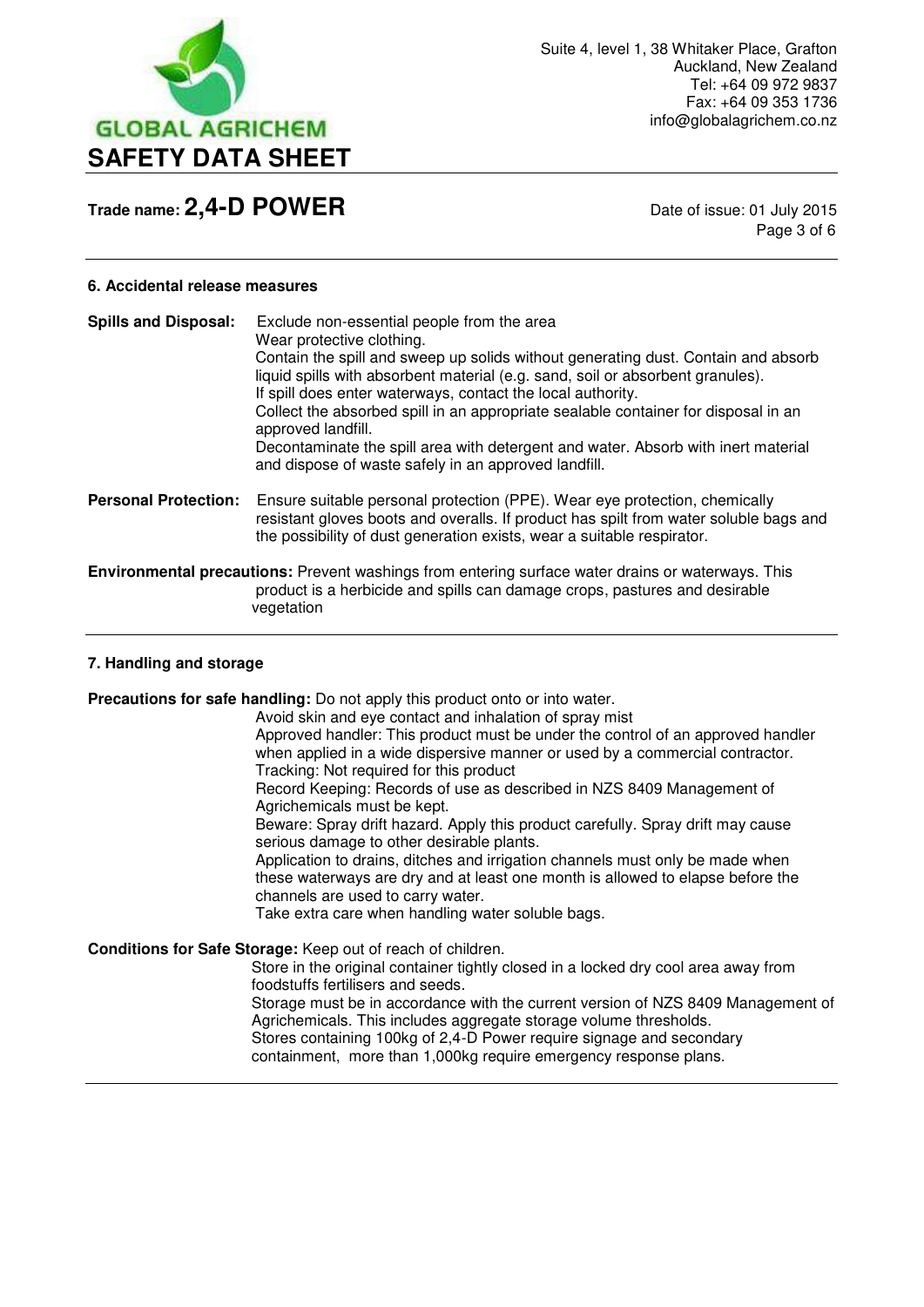

Page 4 of 6

### **8. Exposure controls/personal protection**

|                                                                                                                                                                                               | <b>Occupational exposure limit values:</b> No exposure standards have been set for this product<br>WES TWA for 2,4-D (CAS No 94-75-7): 10ppm<br>WES TWA for Dimethylamine: 18mg/m <sup>3</sup> . For vapour: 10ppm.                                                                                                   |
|-----------------------------------------------------------------------------------------------------------------------------------------------------------------------------------------------|-----------------------------------------------------------------------------------------------------------------------------------------------------------------------------------------------------------------------------------------------------------------------------------------------------------------------|
|                                                                                                                                                                                               | <b>Engineering controls:</b> Handle in well ventilated areas. Generally, natural ventilation is adequate. Avoid<br>generation of dust when handling solid material. If dust generation is unavoidable,<br>use a forced draught to keep dust away from the operator. Alternatively wear a<br>suitable dust respirator. |
| Personal Protective Equipment: When opening the container, preparing the spray or applying the product,<br>wear safety goggles, waterproof gloves, waterproof hat, cotton overalls and boots. |                                                                                                                                                                                                                                                                                                                       |
| <b>Hygiene Measures:</b>                                                                                                                                                                      | Do not eat, drink or smoke while using the product.<br>Remove protective clothing and wash hands and face thoroughly before meals and<br>after work.<br>Wash protective clothing daily after work.                                                                                                                    |

#### **9. Physical and chemical properties**

| Appearance:                                  | Granule                                                                                   |
|----------------------------------------------|-------------------------------------------------------------------------------------------|
| Colour:                                      | Off-white to beige                                                                        |
| Odour:                                       | Weak                                                                                      |
| <b>Flash Point:</b>                          | Not flammable                                                                             |
| Density:                                     | Not applicable                                                                            |
| <b>Vapour Pressure:</b>                      | 1.9 x 10 <sup>-5</sup> Pa (2,4-D acid @ 25 <sup>°</sup> C)                                |
| pH:                                          | $4.0 - 6.0$                                                                               |
| <b>Water solubility:</b>                     | Soluble                                                                                   |
|                                              | <b>Explosion Properties:</b> Dust explosion possible if powder or granule mixed with air. |
| <b>Oxidising Properties: Not an oxidiser</b> |                                                                                           |
| <b>Formulation:</b>                          | Water Soluble Granule (SG)                                                                |

#### **10. Stability and reactivity**

**Chemical Stability:** Stable under normal conditions of handling and storage. When stored correctly, this product should show no significant degradation for 2 years from the date of manufacture.

**Conditions to Avoid:** Prolonged heating of the solid will slowly release dimethylamine.

**Incompatible Materials:** Reaction of the concentrate or spray mix with acids will precipitate solid 2,4-D and effectively deactivate the product and cause blockages in spray equipment The addition of a strong alkali such as caustic soda will cause release of dimethylamine vapour. Dimethylamine is moderately toxic with an oral rat LD50 of 660mg/kg and a Threshold Limit Value (TLV) of 2ppm (TWA) has been set.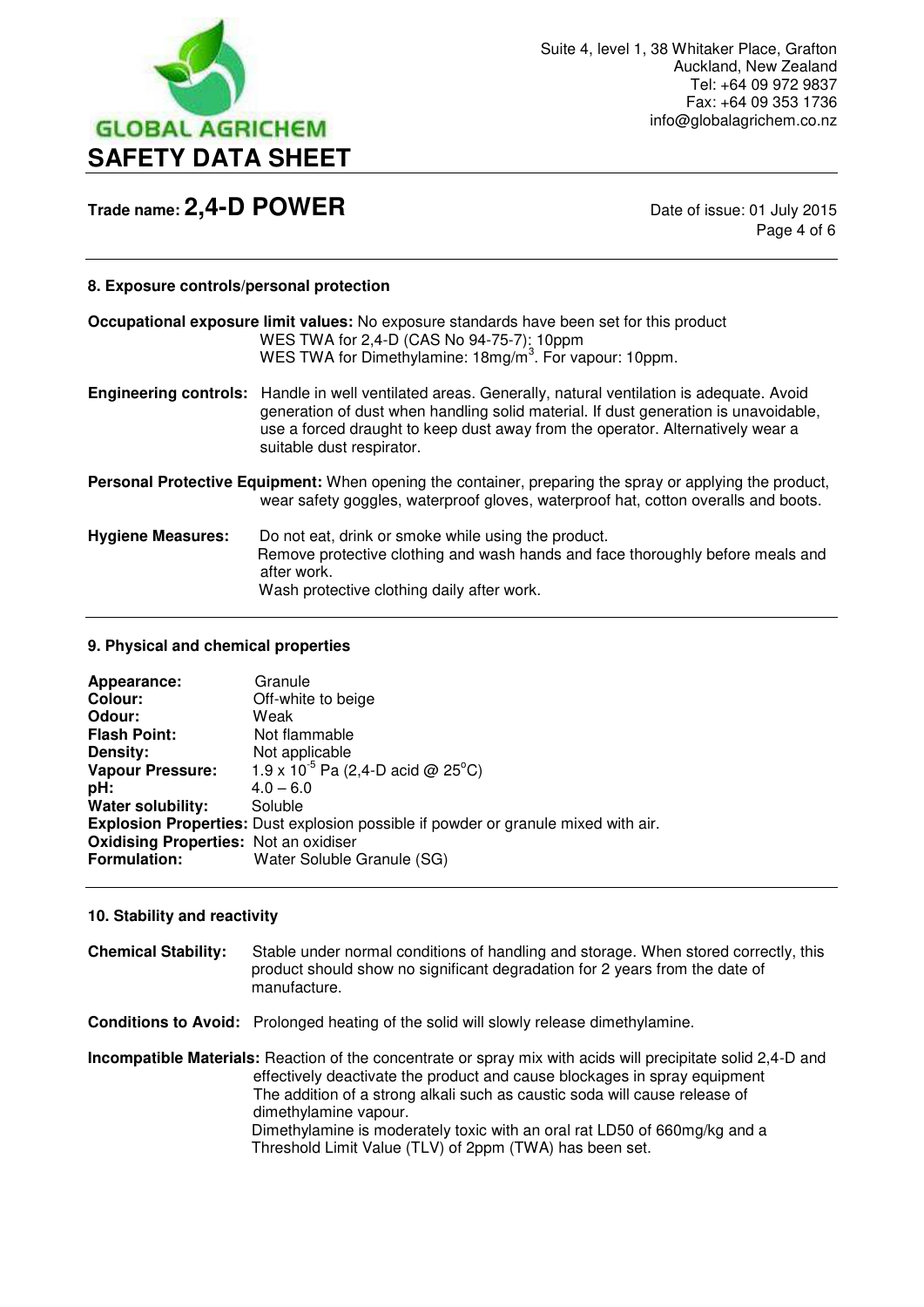

Page 5 of 6

**Hazardous Reactions:** Keep away from strong oxidising agents

**Hazardous Polymerisation:** Hazardous Polymerisation is not possible.

## **11. Toxicological information**

| <b>Acute Toxicity:</b>  | Oral LD50 (rat): 625 mg/kg (2,4-D Dimethylamine salt)<br>Dermal LD50 (rat): 2115 mg/kg (2,4-D Dimethylamine salt)<br>Inhalation LC50 (rat - 4hrs): 3.5 mg/l (2,4-D Dimethylamine salt)                                   |
|-------------------------|--------------------------------------------------------------------------------------------------------------------------------------------------------------------------------------------------------------------------|
| Inhalation/Ingestion:   | Ingestion of concentrate in large amounts can result in headache, nausea, lethargy,<br>motor weakness and lack of coordination. Use of water soluble bags avoids any risk<br>of dust formation, inhalation or ingestion. |
| Irritation:             | Skin (rabbit): Irritant.<br>Eye (rabbit): Irritant                                                                                                                                                                       |
| Sensitization:          | Prolonged and repeated skin contact may result in skin sensitisation.                                                                                                                                                    |
| <b>Chronic Effects:</b> | Repeated absorption of large amounts of 2,4-D present a risk to the liver and<br>kidneys. No indication of carcinogenicity.                                                                                              |

## **12. Ecological Information**

| <b>Ecotoxicity:</b>                                                                                                                                                                             | Very Toxic to aquatic life with long lasting effects. Very toxic to soil organisms. Toxic to<br>terrestrial vertebrates. Do not release into the environment. |  |
|-------------------------------------------------------------------------------------------------------------------------------------------------------------------------------------------------|---------------------------------------------------------------------------------------------------------------------------------------------------------------|--|
| <b>Environmental Fate:</b>                                                                                                                                                                      | 2,4-D Dimethylamine salt is not rapidly degradable and is not bioaccumulative. Avoid<br>contamination of any water supply with product or empty containers.   |  |
| <b>Acute Toxicity to Fish:</b> Rainbow trout $LC_{50}$ (96 hour): 100mg/l (2,4-D Dimethylamine salt)                                                                                            |                                                                                                                                                               |  |
|                                                                                                                                                                                                 | Acute Toxicity Aquatic Organisms: Daphnia LC <sub>50</sub> (48 hour): 1128mg/l<br>Algae Selenastrum capricornutum EC <sub>50</sub> (5 days): 33.2mg/l         |  |
| <b>Acute Toxicity Vertebrates (Birds):</b><br>Bobwhite quail Oral LD <sub>50</sub> : 500mg/kg (2,4-D Dimethylamine salt)                                                                        |                                                                                                                                                               |  |
| <b>Acute Toxicity to Terrestrial Invertebrates:</b><br>Honey bee oral $LD_{50}$ : > 94µg/bee (2,4-D Dimethylamine salt)<br>Honey bee contact $LD_{50}$ : > 100µg/bee (2,4-D Dimethylamine salt) |                                                                                                                                                               |  |